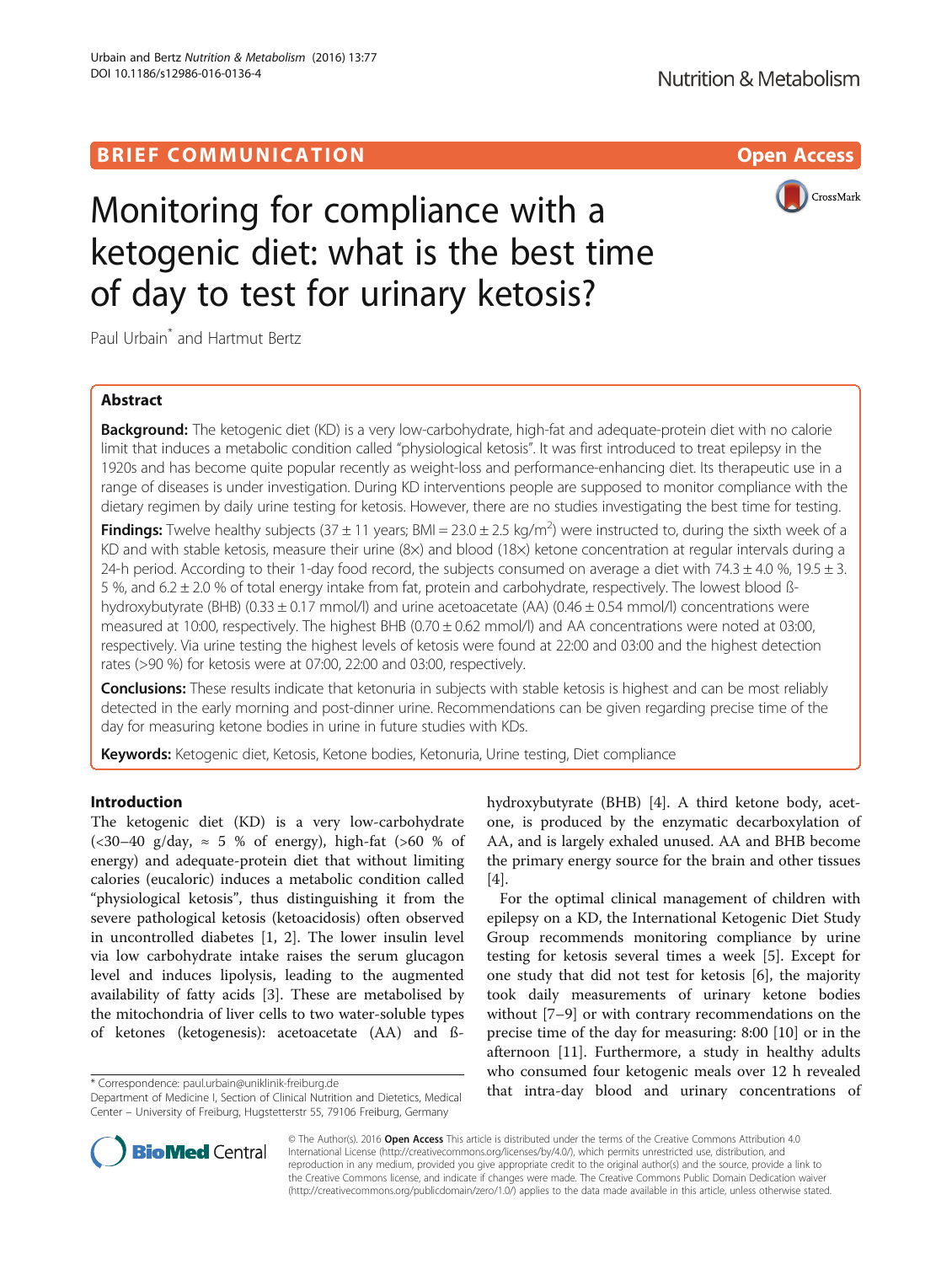ketone bodies fluctuate strongly [\[12](#page-5-0)] and can be affected by several factors [\[13](#page-5-0)].

At the beginning of our KetoPerformance study in healthy adults investigating the impact of a 6-week KD without caloric restriction on physical performance, we were unable to give concrete advice to our subjects concerning when it is best to test for the presence of ketosis in urine during the day. Therefore, we aimed to investigate in a portion of the study population the intra-day course of blood and urinary concentrations of ketone bodies during a KD.

# Methods

## Subjects

The KetoPerformance study with its before-and-after comparison design was registered at germanctr.de as DRKS00009605 and took place from February to June 2016. Exclusion criteria included underweight, obesity, kidney stones, pregnancy, diabetes mellitus and any fatty acid-metabolism disorders. The study protocol was approved by the Ethics Commission of the Albert-Ludwig University Freiburg (494/14) and all subjects signed a written consent form. Twelve of the 42 subjects from the KetoPerformance study could be recruited for the present substudy.

### Experimental design and dietary intervention

The experimental intervention consisted of a KD without caloric restriction lasting 6 weeks with a previous preparation period including detailed instructions during teaching classes and individual counselling by a dietitian. The subjects were free to follow a KD according to their personal preferences but were advised to reach a ratio by weight of approximately 1.8:1 fat to carbohydrate and protein combined, yielding a diet with 80, 15, and 5 % of total energy intake from fat, protein and carbohydrate, respectively.

During the KD intervention's sixth week, our substudy subjects were instructed to measure urine and blood ketone concentrations at regular intervals in as close proximity as possible during a 24-h period from 07:00 to 07:00 in the morning. During the day (07:00 till 22:00) blood and urinary ketones were measured every full hour and every three hours, respectively. During the night, blood and urinary ketones were measured once at 03:00. In total blood and urine and ketones were measured 18 and 8 times, respectively, and were recorded in a table sheet. Subjects were asked to drink 400 ml of water every 3 h during the day to ensure sufficient urination and to keep detailed food diaries and exercise logs throughout the 24-h study period.

## Measurements of ketone concentrations

Urine ketone concentrations were measured using overthe-counter reagent strips (Ketostix, Bayer Vital GmbH, Leverkusen, Germany), which determine the presence of AA upon reaction with nitroprusside salt. The end of the strip was passed through the urine stream and the colour then compared to the colour chart provided with the product 15 s after the reaction.

Blood ketone concentrations were measured using an electrochemical capillary blood monitor device (FreeStyle Precision Neo H, Abbott, Wiesbaden, Germany) with the corresponding individually foil-wrapped test strips for BHB. Each test strip contains three electrodes (working, reference, and fill trigger) and the test is automatically initiated upon the application of enough blood. Subjects were advised to clean and dry their fingertips before each prick with the single-use lancing devices provided with three depth settings (Accu-Chek, Roche Diagnostics GmbH, Mannheim, Germany). After insertion of a test strip into the device, a drop of blood was applied to the assigned spot and the BHB concentrations were read from the display and recorded.

#### Energy and nutrient intake

Two semi-quantitative 7-day food records were obtained from all subjects before and during the last week of the 6-week KD intervention. Precise oral and written instructions were given individually from the dietitian on how to accurately record the amounts and types of food and beverages. Subjects were given a digital portable scale (KS 22, Beurer GmbH, Ulm, Germany) and instructed to weigh all food items separately if possible or to estimate the amounts and take a photograph. The energy and macronutrient intake of the 1-day food records were analysed by a dietitian with a nutritional database software (Prodi 6.5 basis, Nutri-Science GmbH, Stuttgart, Germany).

## Physical activity

Subjects recorded all their physical activities (leisure time and sports) other than basic activities. Total additional physical activities were expressed by their rate of energy expenditure in metabolic equivalent of task (MET) based the reference data published by Ainsworth et al. [[14\]](#page-5-0). One MET for a reference adult is approximately 1 kcal\*kg/h.

## **Statistics**

We used IBM SPSS 22 for statistical analysis (IBM, NY, USA). All variables were normally distributed (Kolmogorow-Smirnow test) and are presented as means ± standard deviations. Paired t-tests were used to compare means. Results with  $P < 0.05$  will be denoted as significant.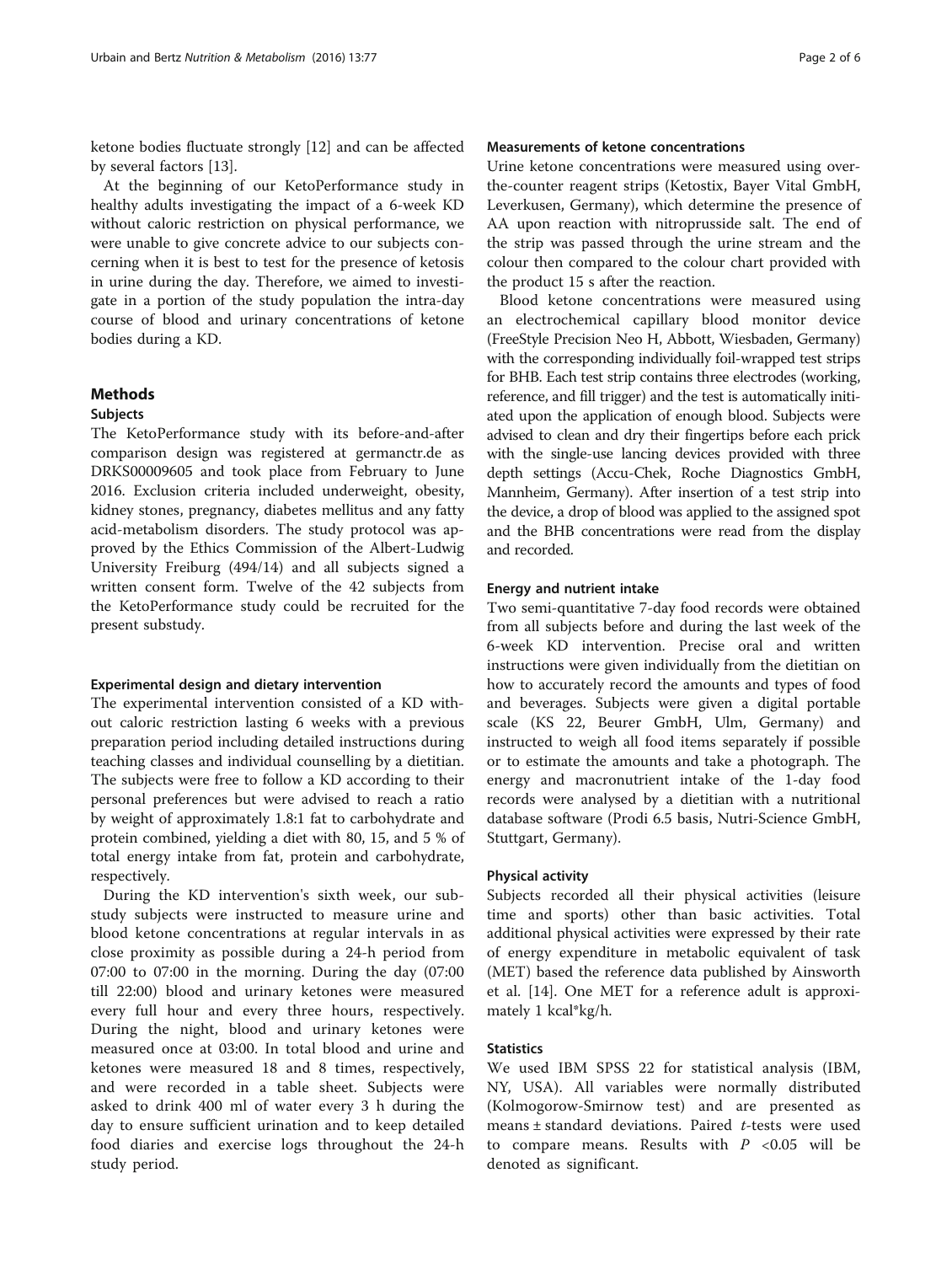## Results

### Characteristics of the subjects

All subjects recruited completed the substudy. Characteristics of the study population are summarised in Table 1. Mean age and body mass index of the subjects were 37.5  $\pm$  11.1 years and  $23.0 \pm 2.5$  kg/m<sup>2</sup>, respectively. Seven subjects reported energy expenditure during the substudy from additional physical activities ranging from 2.3 to 15.7 MET out of one to five activities.

## Diet compositions

Macronutrient compositions of the habitual diet (before KD), intervention diet and diet of the substudy day are shown in Table [2](#page-3-0). The average intake of all three macronutrients during the KD period was significantly different from the habitual diet. The substudy day was representative of the KD period, as macronutrient composition did not differ from the 7-day food record at the end of the KD. According to their 1-day food record, the subjects consumed on average a diet with  $74.3 \pm 4.0$  %,  $19.5 \pm 3.5$  %, and  $6.2 \pm 2.0$  % of total energy intake from fat, protein and carbohydrate, respectively.

## Course of ketone bodies in blood and urine

Besides the course of ketone body concentrations measured in blood and urine, the mean macronutrient composition (% of total energy intake) of the principal meals and snacks are displayed in Fig. [1.](#page-3-0) At the beginning, fasting blood BHB and urine AA concentrations measured at 07:00 were  $0.43 \pm 0.29$  mmol/l and  $0.75 \pm$ 0.57 mmol/l. The lowest  $(0.33 \pm 0.17 \text{ mmol/l})$  and highest  $(0.70 \pm 0.62 \text{ mmol/l})$  blood BHB concentrations were measured at 10:00 and 03:00, respectively. The lowest

 $(0.46 \pm 0.54 \text{ mmol/l})$  and highest  $(1.85 \pm 2.17 \text{ mmol/l})$ urine AA concentrations were noted at 10:00 and 03:00, respectively, also.

Figure [2](#page-4-0) illustrates the course of urinary ketone body concentrations with positive urine testing for ketosis via urine reagent strips. The highest detection rates (>90 %) for ketosis were at 07:00, 22:00 and 03:00, respectively. The lowest detection rates (in just 58 and 50 % of the subjects) were measured at 10:00 and 16:00, respectively.

## **Discussion**

Regular urine testing for ketosis is the most common and feasible approach to monitoring a KD's adherence, and it should be an essential factor in all lowcarbohydrate and KD intervention studies. Daily selftesting of urinary ketones is the norm in the literature [[7, 9](#page-5-0)–[11](#page-5-0), [15](#page-5-0)–[17](#page-5-0)], except for one study investigating the capacity for moderate endurance exercise after a KD, where urine ketones were measured twice daily [[18](#page-5-0)]. A few others did collect 24-h urine [[19, 20\]](#page-5-0), while others only measured blood ketones [[21, 22](#page-5-0)] or did not even test for ketosis [[6](#page-5-0)]. The International KD Study Group on the optimal clinical management of children following a KD recommends urine ketosis evaluation routinely, several times per week, but they give no advice on when to measure [\[5](#page-5-0)]. Hence, studies in children with medically refractory epilepsy treated with a KD had the families check urine ketones daily and thus also without specifying the time of day [[7](#page-5-0), [9](#page-5-0), [16\]](#page-5-0). KD studies in adults without epilepsy usually did not address this issue either [[8, 17, 18\]](#page-5-0). There is widespread disagreement regarding measurements of blood BHB or urinary AA in epilepsy patients, when beside diet compliance its efficacy should

**Table 1** Characteristics of the subjects and energy expenditure from additional physical activities ( $n = 12$ )

| Subject        | Sex                   | Age (years)     | Weight <sup>a</sup> (kg) | BMI ( $kg/m2$ ) | MET (amount of physical activities)<br>0 |  |  |
|----------------|-----------------------|-----------------|--------------------------|-----------------|------------------------------------------|--|--|
|                | M                     | 35              | 89.7                     | 25.6            |                                          |  |  |
| $\overline{2}$ | F                     | 27              | 58.2                     | 20.1            | $\mathbf 0$                              |  |  |
| 3              | M                     | 44              | 74.9                     | 22.9            | 15.7(2)                                  |  |  |
| $\overline{4}$ | F.                    | 35              | 54.8                     | 19.6            | $\mathbf 0$                              |  |  |
| 5              | F                     | 47              | 74.1                     | 25.9            | 0                                        |  |  |
| 6              | M                     | 57              | 65.7                     | 23.8            | $\mathbf 0$                              |  |  |
| $\overline{7}$ | M                     | 24              | 82.8                     | 26.7            | 9.4(3)                                   |  |  |
| 8              | F                     | 33              | 61.8                     | 21.9            | 2.3(2)                                   |  |  |
| 9              | F                     | 28              | 59.3                     | 20.3            | 6.3(5)                                   |  |  |
| 10             | F                     | 42              | 77.8                     | 25.7            | 10.0(2)                                  |  |  |
| 11             | F                     | 53              | 74.4                     | 23.0            | 7.0(1)                                   |  |  |
| 12             | F                     | 25              | 62.2                     | 20.8            | 3.5(1)                                   |  |  |
| $Mean \pm SD$  | $4(33.3):8(66.7)^{b}$ | $37.5 \pm 11.1$ | $69.6 \pm 10.9$          | $23.0 \pm 2.5$  | $4.5 \pm 5.2$                            |  |  |

Abbreviations: BMI body mass index, F female, M male, MET metabolic equivalent of task

<sup>a</sup>Measured at inclusion to main KetoPerformance study

<sup>b</sup>Male : female n (%)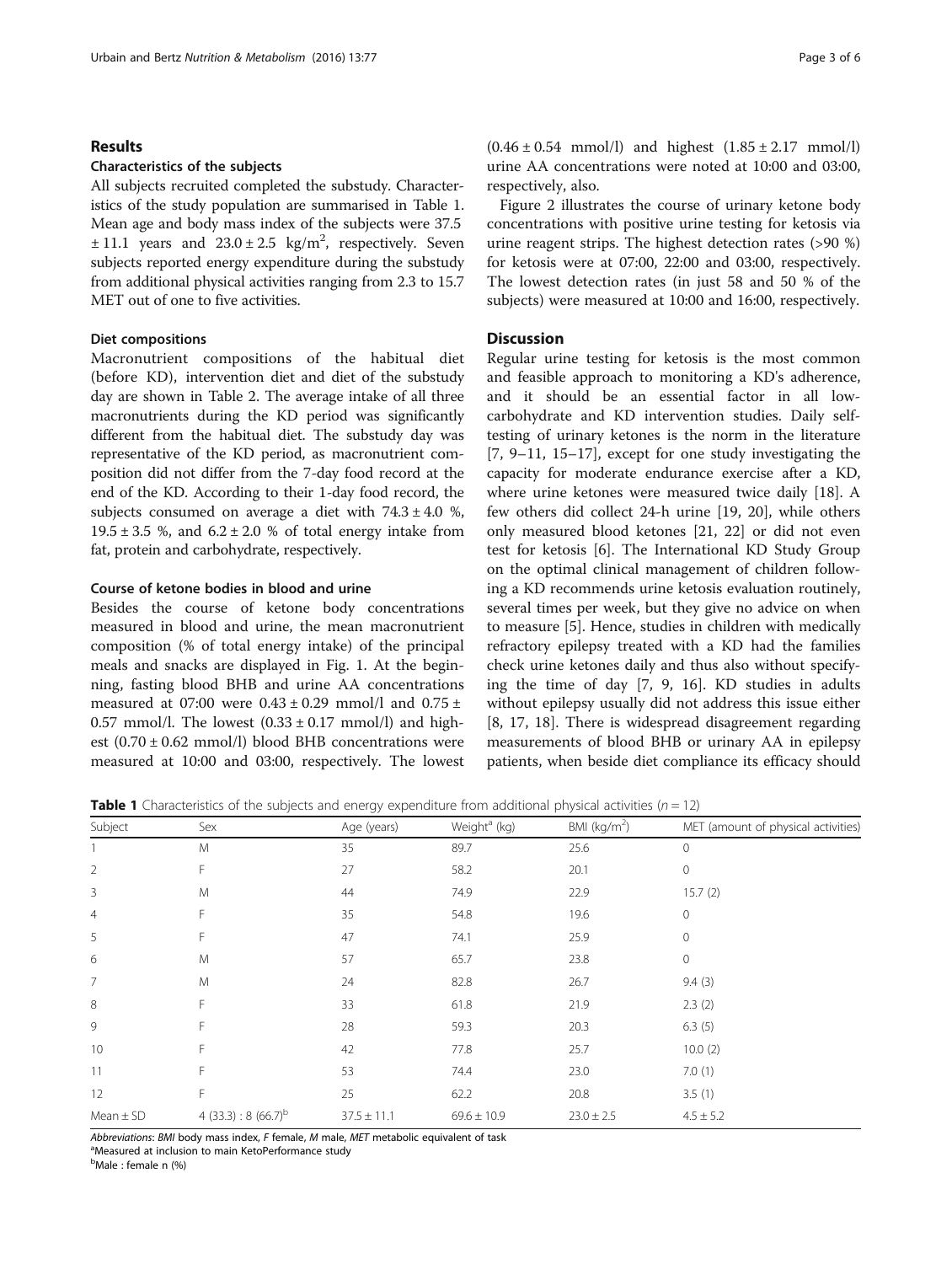| Subject        | Carbohydrates (% of total energy intake) |                                  |                           | Protein (% of total energy intake) |                                  |                | Fat (% of total energy intake) |                                  |                |
|----------------|------------------------------------------|----------------------------------|---------------------------|------------------------------------|----------------------------------|----------------|--------------------------------|----------------------------------|----------------|
|                | Before KD <sup>a</sup>                   | At the end<br>of KD <sup>a</sup> | Substudy day <sup>b</sup> | Before KD <sup>a</sup>             | At the end<br>of KD <sup>a</sup> | Substudy dayb  | Before KD <sup>a</sup>         | At the end<br>of KD <sup>a</sup> | Substudy dayb  |
|                | 42.8                                     | 8.5                              | 6.4                       | 13.2                               | 20.9                             | 19.7           | 44.1                           | 70.6                             | 74.0           |
| $\overline{2}$ | 47.3                                     | 6.6                              | 6.0                       | 12.9                               | 25.3                             | 19.5           | 39.8                           | 68.1                             | 74.5           |
| 3              | 47.9                                     | 5.7                              | 8.0                       | 12.8                               | 20.3                             | 19.8           | 39.3                           | 74.0                             | 72.2           |
| 4              | 47.5                                     | 5.8                              | 6.3                       | 13.7                               | 14.2                             | 17.4           | 38.8                           | 80.1                             | 76.3           |
| 5              | 51.3                                     | 12.8                             | 9.1                       | 12.3                               | 20.9                             | 23.8           | 36.4                           | 66.3                             | 67.1           |
| 6              | 42.8                                     | 7.9                              | 3.6                       | 16.5                               | 17.9                             | 21.1           | 40.7                           | 74.1                             | 75.3           |
| $\overline{7}$ | 50.4                                     | 6.3                              | 5.4                       | 15.4                               | 24.6                             | 26.8           | 34.2                           | 69.1                             | 67.8           |
| 8              | 54.1                                     | 4.4                              | 5.1                       | 14.0                               | 16.5                             | 12.8           | 31.9                           | 79.1                             | 82.1           |
| 9              | 49.7                                     | 8.1                              | 6.0                       | 14.9                               | 19.8                             | 19.3           | 35.4                           | 72.2                             | 74.8           |
| 10             | 44.6                                     | 6.7                              | 3.3                       | 15.0                               | 17.7                             | 19.6           | 40.4                           | 75.6                             | 77.1           |
| 11             | 37.8                                     | 8.3                              | 5.2                       | 14.9                               | 19.6                             | 17.8           | 47.2                           | 72.0                             | 77.0           |
| 12             | 46.4                                     | 10.7                             | 9.7                       | 15.6                               | 17.7                             | 16.3           | 38.0                           | 71.6                             | 73.9           |
| $Mean \pm SD$  | $46.9 \pm 4.4$                           | $7.6 \pm 2.3$                    | $6.2 \pm 2.0$             | $14.3 \pm 1.3$                     | $19.6 \pm 3.2$                   | $19.5 \pm 3.5$ | $38.8 \pm 4.2$                 | $72.7 \pm 4.1$                   | $74.3 \pm 4.0$ |
| $P^{c}$        | < 0.001                                  |                                  |                           | < 0.001                            |                                  |                | < 0.001                        |                                  |                |
|                |                                          | 0.027                            |                           |                                    | 0.883                            |                |                                | 0.079                            |                |

<span id="page-3-0"></span>Table 2 Macronutrient intake assessed using semi-quantitative food records

<sup>a</sup>mean of 7-day food record

<sup>b</sup>mean of 1-day food record

<sup>c</sup>t-test for paired variables

be monitored. Two studies found that blood BHB correlated better with seizure control than urinary testing of AA [\[7](#page-5-0), [23\]](#page-5-0). However, the present trial was not designed to investigate this issue. An important finding of our study is that the course of blood and urine ketone bodies was very similar throughout the period of 24 h.

We identified just two publications giving recommendations on the precise time of the day for subjects to measure [\[10](#page-5-0), [11](#page-5-0)]. The present substudy reveals that ketonuria in subjects during the sixth week of a KD and with stable ketosis can be most reliably detected in the first morning urine and several hours after dinner late in the evening. The slightly inferior detection rate of the second morning urine could be because subjects were obliged to urinate already 4 h previously at 3:00 during the night, yielding a 100 % detection rate. These results endorse the 8:00 recommendation to healthy adults put on a 6-week KD made by Sharman et al. [[10\]](#page-5-0).

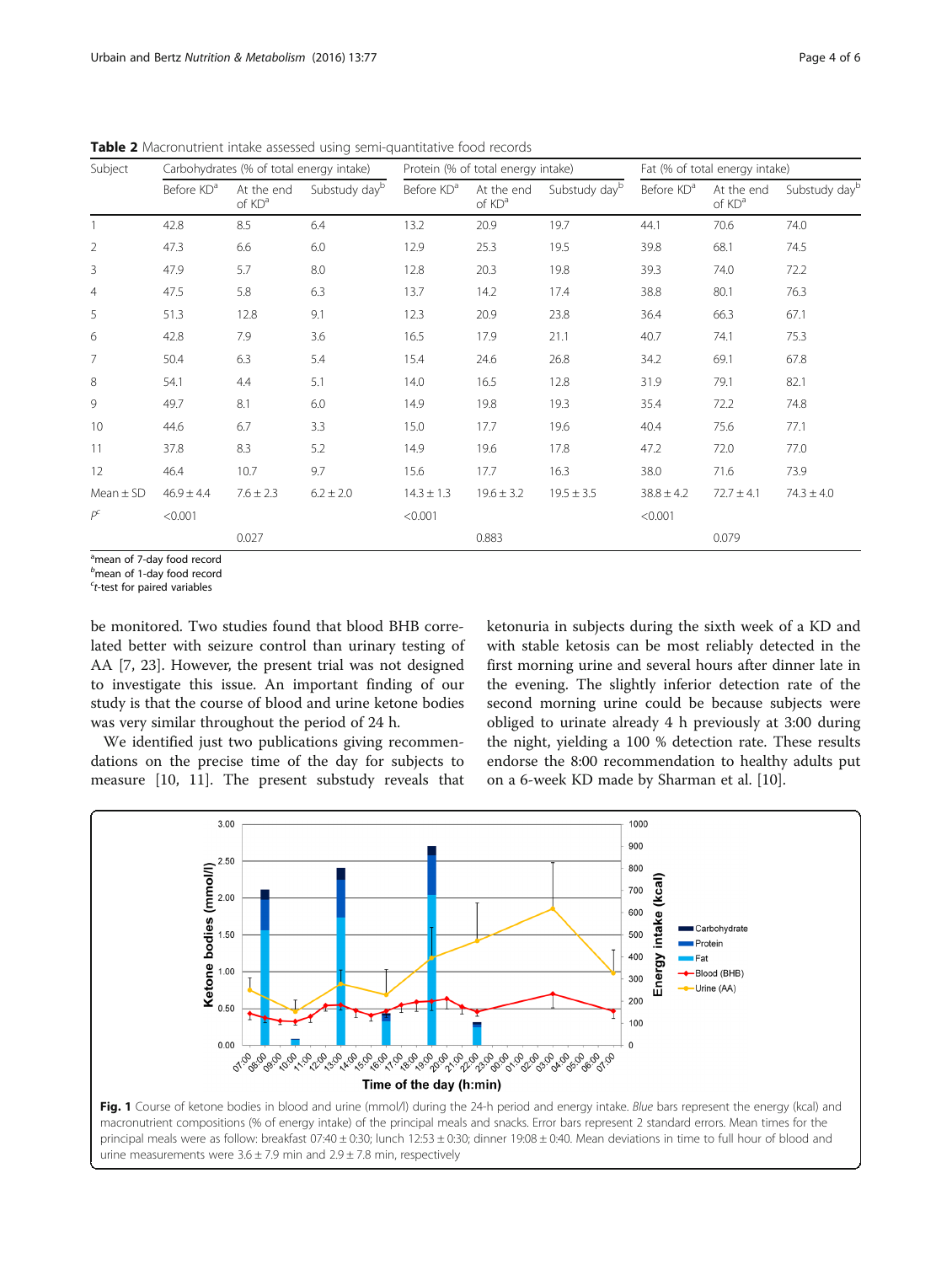<span id="page-4-0"></span>

The least favourable period of time according to our data was from 10:00 till 19:00, which stands in contrast to the recommendation by Klement et al. [[11\]](#page-5-0) (namely to use the urine reagent strips preferably in the afternoon). The considerably higher false negative rate during daytime measurements could be due to two opposing reasons: (1) meals and (2) physical activity. We detected continuous decreases in blood BHB and urinary AA lasting up to 3 h after each principal meal, except for urinary AA increasing after dinner. This concurs with the results in healthy adults published by Musa-Veloso et al. [[12\]](#page-5-0), where the time elapsed after each ketogenic meal revealed a significant negative effect on blood BHB and AA concentrations and that blood ketone bodies are rapidly metabolised for energy. Schwartz et al. [[24](#page-5-0)] obtained similar results and advise children with epilepsy to consume more frequent meals and snacks to keep blood ketone concentrations more stable and to avoid the acute rises and falls resulting from ketogenic meals. Some  $(\approx 40 \%)$  of our subjects performed no additional physical activities, whereas the others engaged in activities of light to vigorous intensity, factors that may also influence temporary daytime fluctuations in blood and urinary ketones, as muscles consume this energy source rapidly [\[25](#page-5-0)].

One of our study's limitations is that we did not measure initial concentrations of ketone bodies under the usual high carbohydrate diet conditions. A further limitation is our study population's wide variation in additional physical activities.

However, our study has several strengths, including the eucaloric character of the diet to eliminate the confounding influence of negative energy balance and the synchronisation of the times of equal fluid intake volumes and food intake. A further strength is that the

substudy was conducted during a KD's the sixth week, thus assuring a metabolic shift to stable ketosis and a study period outside the metabolic adjustment period lasting several days upon the initiation of such a diet.

In summary, our results suggest that urine testing for ketosis in the scope of monitoring compliance with a KD in adults is best done in the early morning urine and several hours after dinner late in the evening. Hence study participants in future studies with KDs can be given recommendations on the precise time of the day for measuring ketone bodies in urine. Our results should only apply with caution to children with epilepsy, as additional research is needed for this patient cohort.

#### Abbreviations

AA: Acetoacetate; BHB: ß-hydroxybutyrate; BMI: Body mass index; KD: Ketogenic diet; MET: Metabolic equivalent of task

#### Acknowledgments

We are grateful to Carole Cürten for editorial assistance, to Lena Strom and Lena Morawski for the conduction of the main KetoPerformance study and the management of the participants.

#### Funding

This study was funded by the German Research Foundation (DFG) for Research Support (BE 5760/1-1). The article processing charge was funded by the DFG and the University of Freiburg in the funding program Open Access Publishing.

#### Availability of data and materials

The datasets analysed during the current study are available from the corresponding author on reasonable request.

#### Authors' contributions

Both authors participated in the study's conception, interpreted the data, drafted the manuscript, saw and approved the final version of the manuscript; PU performed the study and statistical analysis.

#### Competing interests

The authors declare that they have no competing interests.

#### Consent for publication

Not applicable.